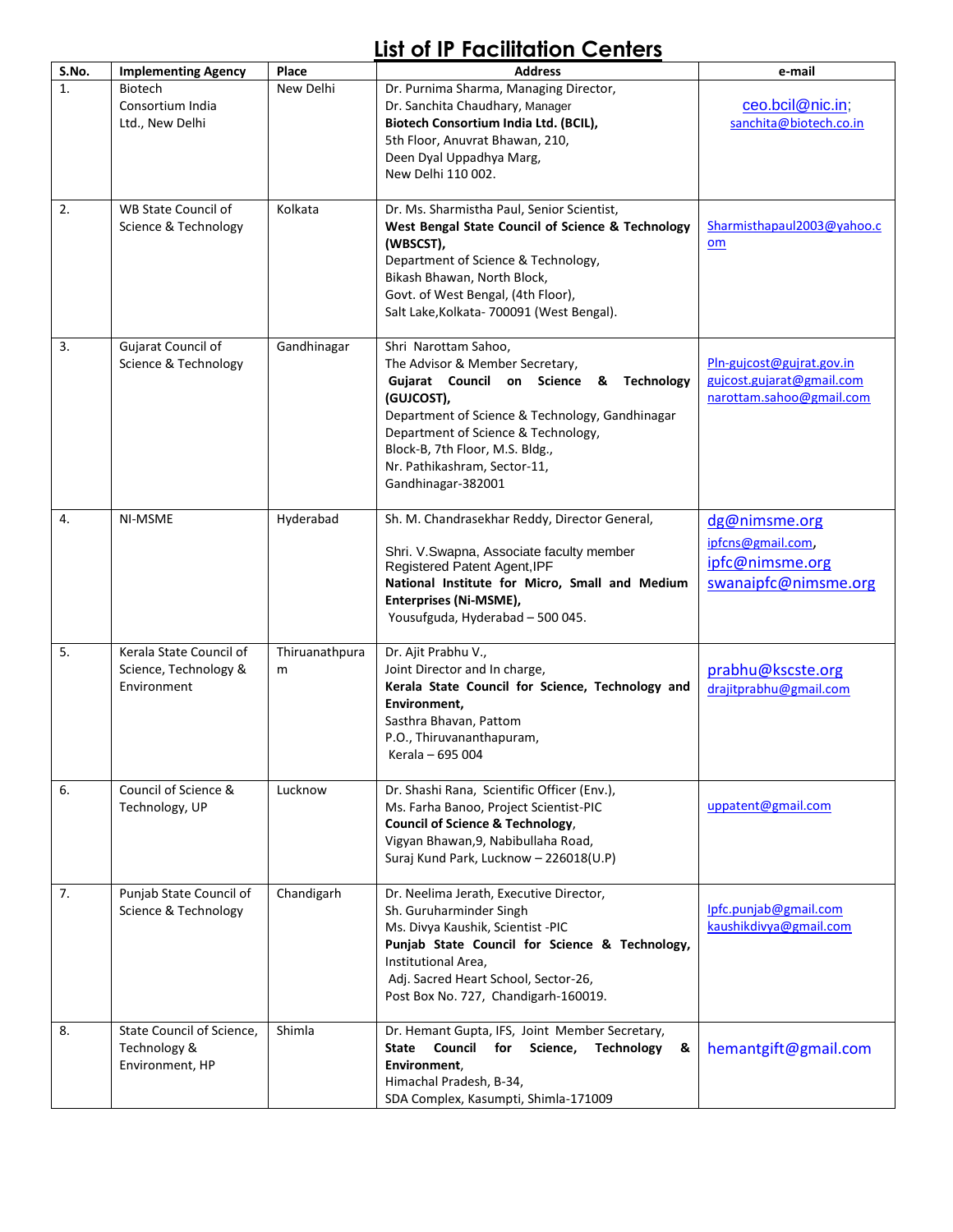| 9.  | Tamilnadu State Council                        | Chennai       | Shri Praveen Kumar, IAS, Member Secretary,                                                                    | ms.tanscst@nic.in                                                 |
|-----|------------------------------------------------|---------------|---------------------------------------------------------------------------------------------------------------|-------------------------------------------------------------------|
|     | of Science & Technology                        |               | Dr. A. Ramanan, Sr. Scientific Officer<br>Tamilnadu State Council for Science & Technology,                   |                                                                   |
|     |                                                |               | Sardar Patel Road,                                                                                            | E-mail: ms.tanscst@nic.in                                         |
|     |                                                |               | Directorate of Technical Education Campus,<br>Guindy, Chennai-600025.                                         | drramanan326@gmail.com                                            |
| 10. | <b>FICCI</b>                                   | New Delhi     | Mr. Vivek SIngh                                                                                               |                                                                   |
|     |                                                |               | Ms. Vedika                                                                                                    | vivek.singh@ficci.com                                             |
|     |                                                |               | Federation of Indian Chambers of Commerce &<br>Industry (FICCI),                                              |                                                                   |
|     |                                                |               | Federation House,                                                                                             |                                                                   |
|     |                                                |               | Tansen Marg, New Delhi - 110001                                                                               |                                                                   |
| 11. | CII                                            | Mysore        |                                                                                                               | IPFC- Confederation Of Indian<br>Industry,                        |
|     |                                                |               |                                                                                                               | No. 113, Ground floor, 8th Main                                   |
|     |                                                |               |                                                                                                               | Jayalakshmipuram<br>Mysore-570012                                 |
|     |                                                |               | Shri Anjan Das, Senior Director, /                                                                            | Tel/Fax No. 0821-4001292                                          |
|     |                                                |               | Ms. Sheetal Chopra / Ms. Nabanita Mukharjee<br>(09910209252)                                                  |                                                                   |
| 12  | <b>CII</b>                                     | Indore        | Confederation of Indian Industry (CII),                                                                       | Mr. Praphull Nikam                                                |
|     |                                                |               | 3rd Floor, IGSSS Building,                                                                                    | (0 9644583003)                                                    |
|     |                                                |               | 28 Institutional Area, Lodhi Road,<br>New Delhi-110003,                                                       | <b>Intellectual Property Facilitation</b><br>Centre (IPFC)-Indore |
|     |                                                |               | praphull.nikam@cii.in                                                                                         | Confederation of Indian Industry                                  |
|     |                                                |               |                                                                                                               | 402, Sapphire Twins,<br>Scheme No. 54                             |
|     |                                                |               |                                                                                                               | A B Road, Indore-452010                                           |
|     |                                                |               |                                                                                                               | Madhya Pradesh, India<br>Contact no: 0731-4216302                 |
|     |                                                |               |                                                                                                               | Fax: 0731-4040390.                                                |
| 13. | National Chemical Lab.                         | Pune          | Dr. P. Venugopalan, Director,<br>Entrepreneurship Development<br>(EDC),<br>Center                             | v.premnath@ncl.res.in                                             |
|     |                                                |               | National Chemical Laboratory (NCL),                                                                           |                                                                   |
|     |                                                |               | 100, NCL, Innovation Park,                                                                                    |                                                                   |
|     |                                                |               | Dr. Homi Bhabha Road,<br>Pune-411008                                                                          |                                                                   |
| 14. | MP Council of Science &                        | <b>Bhopal</b> | Dr. Pramond Kumar Verma, Director General,                                                                    |                                                                   |
|     | Technology                                     |               | Shri Sanjay K. Samuel                                                                                         | ipfc.bhopal.mpcst12@gmail.co                                      |
|     |                                                |               | Madhya Pradesh Council of Science & Technology                                                                | m                                                                 |
|     |                                                |               | (MPCST),<br>Department of Science & Technology,                                                               |                                                                   |
|     |                                                |               | Govt. of Madhya Pradesh, Vigyan Bhavan,                                                                       |                                                                   |
|     |                                                |               | Nehru Nagar, Bhopal-462003 (MP).                                                                              |                                                                   |
| 15. | <b>NRDC</b>                                    | Bangalore     | Chairman and Managing Director                                                                                | cmdnrdc@nrdc.in                                                   |
|     |                                                |               | <b>National Research Development Corporation</b>                                                              |                                                                   |
|     |                                                |               | (NRDC), 20-22, Zamroodhpur Community Centre<br>Kailash Colony Extn.                                           |                                                                   |
|     |                                                |               | New Delhi - 110048                                                                                            |                                                                   |
|     |                                                |               |                                                                                                               | lnarayan@nrdc.in                                                  |
|     |                                                |               | Shri Laxmi Narayan,<br>National Research<br>Development<br>Corporation                                        |                                                                   |
|     |                                                |               | (NRDC), 107, 8th Main,                                                                                        |                                                                   |
|     |                                                |               | Malleswaram, Bangalore - 560055                                                                               |                                                                   |
| 16. | Uttarakhand Council of<br>Science & Technology | Dehradun      | Shri Dr. Rajendra Dobhal (FNASc)                                                                              | Ipfc.ucost@gmail.com                                              |
|     |                                                |               | Director General                                                                                              |                                                                   |
|     |                                                |               | Dr. Priti Joshi coordinating officer                                                                          |                                                                   |
|     |                                                |               | <b>Uttarakhand State Council for Science &amp; Technology</b><br>(UCOST), Department of Science & Technology, |                                                                   |
|     |                                                |               | Govt. of Uttarakhand, 33, Vasant Vihar,                                                                       |                                                                   |
|     |                                                |               | Phase-II, Deharadun -248006, Uttarakhand                                                                      |                                                                   |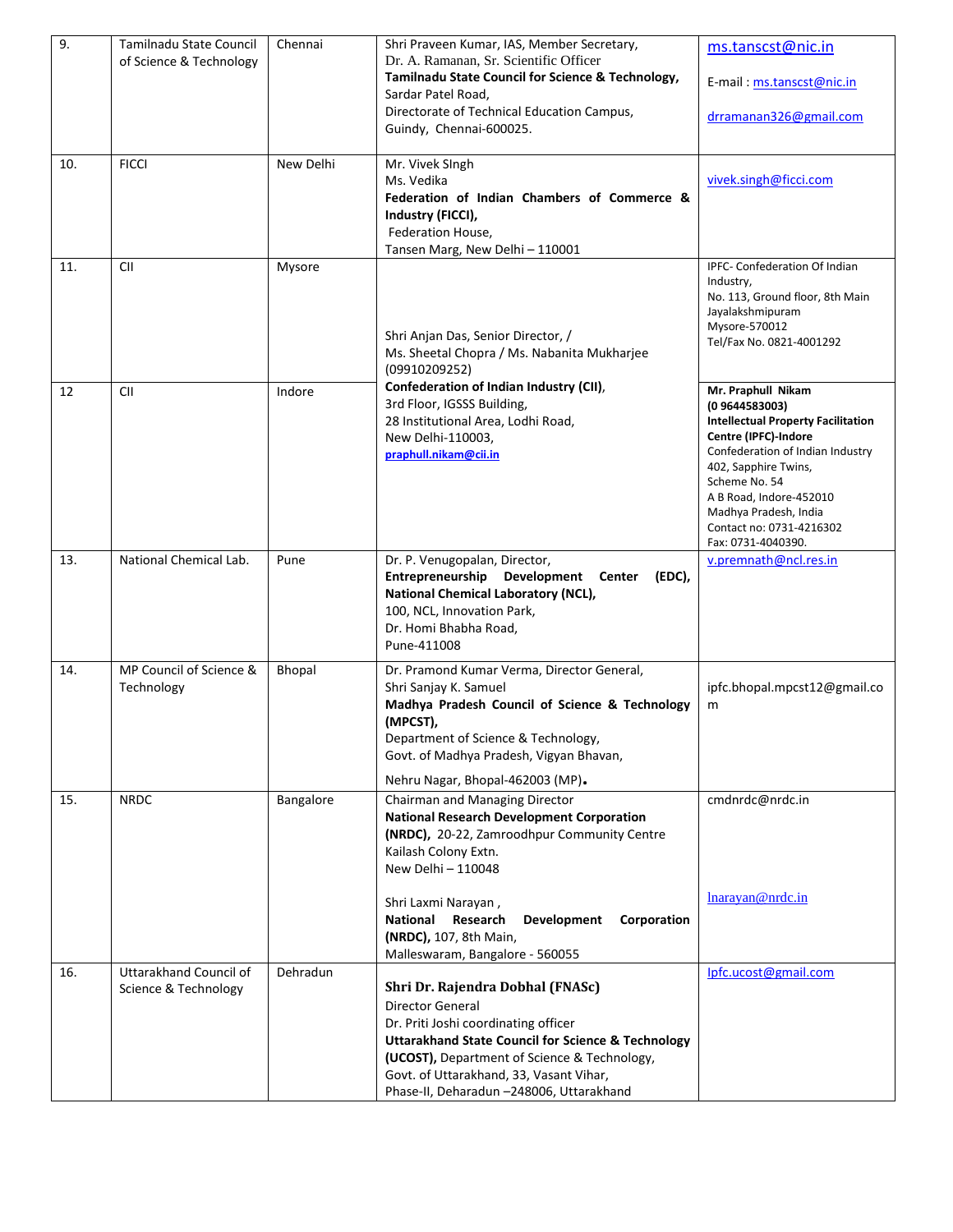| 17.        | <b>Manipur State</b><br><b>Technology Council</b>    | Imphal                | Shri Surendra Nath Singh, Executive Director,<br>Dr. R.K. Pritam Singh, Scientific Officer,<br>Manipur Science and Technology Council (MSTC),<br>Imphal, Central Jail Road,<br>Imphal-795001                                                                                                                                        | mastech@nic.in<br>pic_manipur@bsnl.in                                                                                |
|------------|------------------------------------------------------|-----------------------|-------------------------------------------------------------------------------------------------------------------------------------------------------------------------------------------------------------------------------------------------------------------------------------------------------------------------------------|----------------------------------------------------------------------------------------------------------------------|
| 18.<br>19. |                                                      | Delhi<br>Bangalore    | Shri Anil Bhardwaj, Secretary General,<br>Shri V.N. Sastry,<br>Federation of Indian Micro and Small & Medium                                                                                                                                                                                                                        | vnsastry@fisme.org.in                                                                                                |
| 20.        | FISME, New Delhi                                     | Hyderabad             | Enterprises,<br>B-4/161, Safdarjung Enclave,<br>New Delhi-110029<br>IPFC-Bangalore<br>57/5family YMCA Building Millers Town, Bangalore                                                                                                                                                                                              | Phone 080-23543589                                                                                                   |
| 21.        | Haryana State Council<br>for Science &<br>Technology | Hisar /<br>Panchakula | Mrs. Dheera Khandelwal, IAS<br>Principal Secretary, Govt. of Haryana,<br>Science & Technology Deptt. and Chairman,<br>Executive Committee, HSCST<br>35-38, sector-2.<br>Panchakula, Haryana<br>Shri Rahul Taneja, Project Officer-PIC,<br><b>Patent Information Centre,</b><br>Haryana State Council for Science & Technology, bays | 0172-2740960<br>rahulipr@hotmail.com<br>drrt@live.com                                                                |
|            |                                                      |                       | 35-38, sector-2.<br>Panchakula, Haryana                                                                                                                                                                                                                                                                                             |                                                                                                                      |
| 22.        | Tripura State Council for<br>Science & Technology    | Agartala              | Shri M.L. Roy, Member Deputy Secretary,<br>Tripura State Council for Science and Technology,<br>Vigyan Bhavan, 1st Floor,<br>Pandit Nehru Complex,<br>Gorkha Basti, PO - Kunjaban,<br>Agartala -799006 (Tripura)                                                                                                                    | Ipfc.agartala@nic.in                                                                                                 |
| 23.        | CII, New Delhi                                       | Gandhinagar           | Mr. Anil Pandey<br>Coordinator - CII-<br>MSME Intellectual Property Facilitation Centre<br>(IPFC)<br>CII House, Gulbai Tekra Road<br>Near Panchwati, Ahmedabad 380 006                                                                                                                                                              | anil.pandey@cii.in                                                                                                   |
| 24         | NIESBUD, Noida                                       | Noida                 | Shri V.K.S.Rathore, OSD (CD & IPFC)<br>National Institute for Entrepreneurship & Small<br><b>Business Development (NIESBUD)</b><br>A-23, Sector -62 Institutional Area<br>Noida (U.P.)                                                                                                                                              | vksr85@gmail.com                                                                                                     |
| 25         | FFED, Kannauj                                        | Kannauj               | Sh. S.V. Shukla, Principal Director,<br>Dr. R. K. Srivastava, Extn. Officer (Agro)<br>Fragrance & Flavour Development Centre (FFDC)<br>Ministry of MSME, Govt. of India<br>G. T. Road, Makrand Nagar,<br>Kannauj - 209 726 (U. P.)                                                                                                  | shaktiffdc@gmail.com<br>rks.lucknow@gmail.com                                                                        |
| 26         | <b>BBNI Association</b>                              | Baddi                 | Shri Rajendra Gularia, President<br><b>B.B.N. Industries Association,</b><br>C/o Single Window Clearing Agency,<br>Industrial Area,<br>Baddi-173205 (Himachal Pradesh)                                                                                                                                                              | 01795-244495, 246495<br>A.L.Gupta-09816046495<br>R.L.Satya-09216732167<br>Saurabh-09736455196<br>bbnia@sancharnet.in |